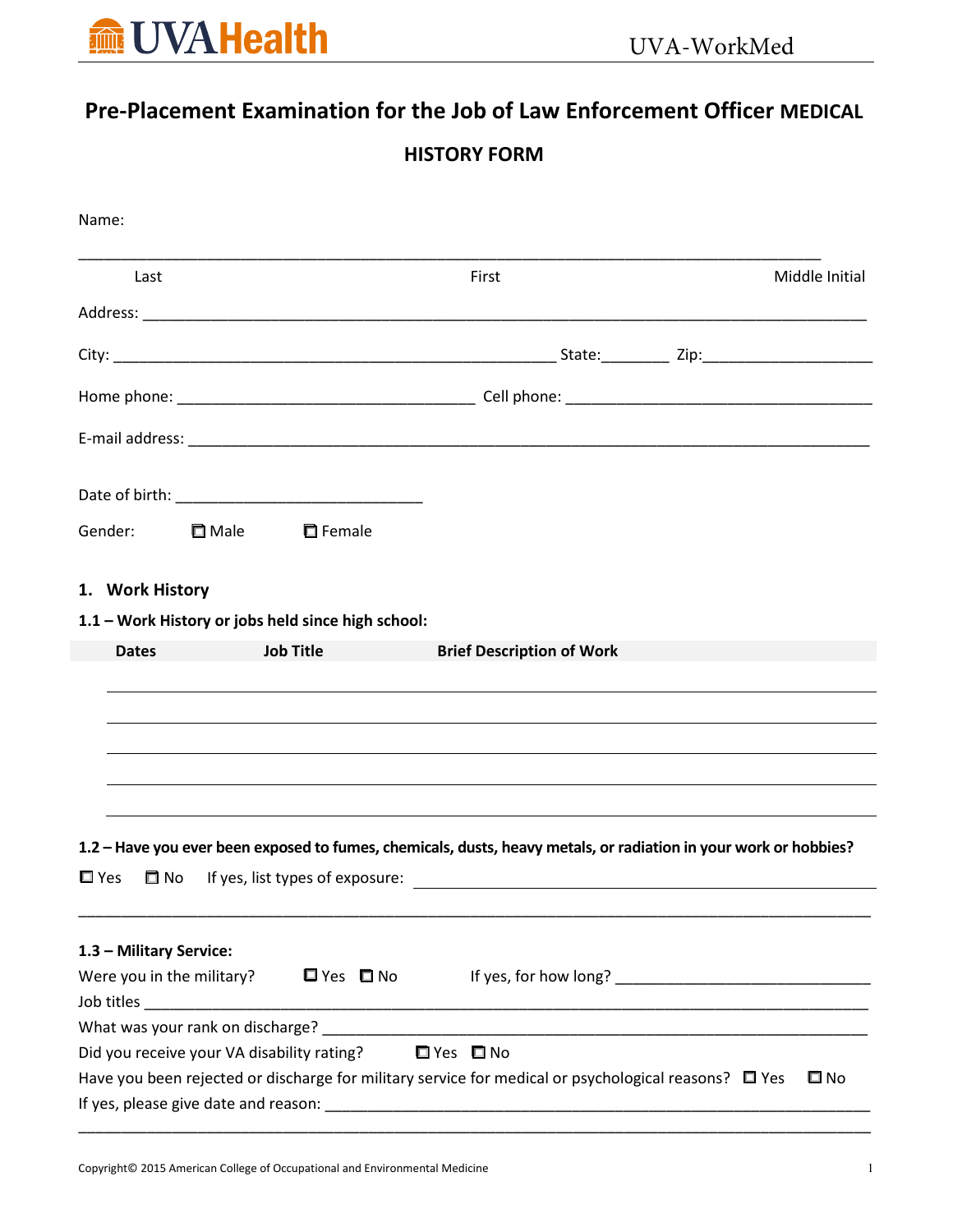| <b>LEO Initial Examination</b>                                                                                                                                                                                         |                                                                      |
|------------------------------------------------------------------------------------------------------------------------------------------------------------------------------------------------------------------------|----------------------------------------------------------------------|
| 2. SOCIAL HISTORY                                                                                                                                                                                                      |                                                                      |
| $2.1$ – Fitness history                                                                                                                                                                                                |                                                                      |
| List Sports and Recreational Activities in which you participate: https://www.com/www.com/www.com/www.com/www.                                                                                                         |                                                                      |
| How many times a week do you engage in a physical activity vigorous enough to work up a sweat? ___________                                                                                                             |                                                                      |
| $2.2 -$ Smoking<br>Do you currently use tobacco products?<br>Have you ever used tobacco products in the past? $\Box$ Yes $\Box$ No<br>How many packs a day do you currently or did you previously smoke? _____________ | □ Yes □ No                                                           |
| $2.3 - Alcohol$<br>Do you drink alcohol beverages?<br>□ Yes □ No                                                                                                                                                       |                                                                      |
| 2.4 - Caffeinated Drinks<br>Do you drink caffeinated beverages? $\Box$ Yes $\Box$ No<br>$2.5 - Drugs$                                                                                                                  |                                                                      |
| Have you ever used any controlled substance not prescribed by a physician? $\Box$ Yes                                                                                                                                  | $\square$ No                                                         |
| $2.6 - Disability$<br>Have you ever applied for disability?<br>Have you ever received workers' compensation benefits?<br>Have you ever received compensation or settlement for an injury or any medical condition?     | $\Box$ Yes $\Box$ No<br>$\Box$ Yes $\Box$ No<br>$\Box$ Yes $\Box$ No |
| Have you ever been denied life or health insurance or offered it only at additional rates?                                                                                                                             | $\Box$ Yes $\Box$ No                                                 |
| Have you ever been disqualified or discharged from the armed forces for medical reasons?                                                                                                                               | $\Box$ Yes $\Box$ No                                                 |
| Have you ever had to change jobs for medical reasons?<br>Are you currently disabled?<br>How many workdays did you miss in the past 2 years for medical reasons?                                                        | □ Yes □ No<br>$\Box$ Yes $\Box$ No                                   |
| Have you ever been out of work because of injury, illness, or other medical reason for more than 3 days?                                                                                                               | $\Box$ Yes $\Box$ No<br>$\Box$ Yes $\Box$ No                         |
| Have you ever had your job modified because of injury, illness, or other medical reason?                                                                                                                               | $\Box$ Yes $\Box$ No                                                 |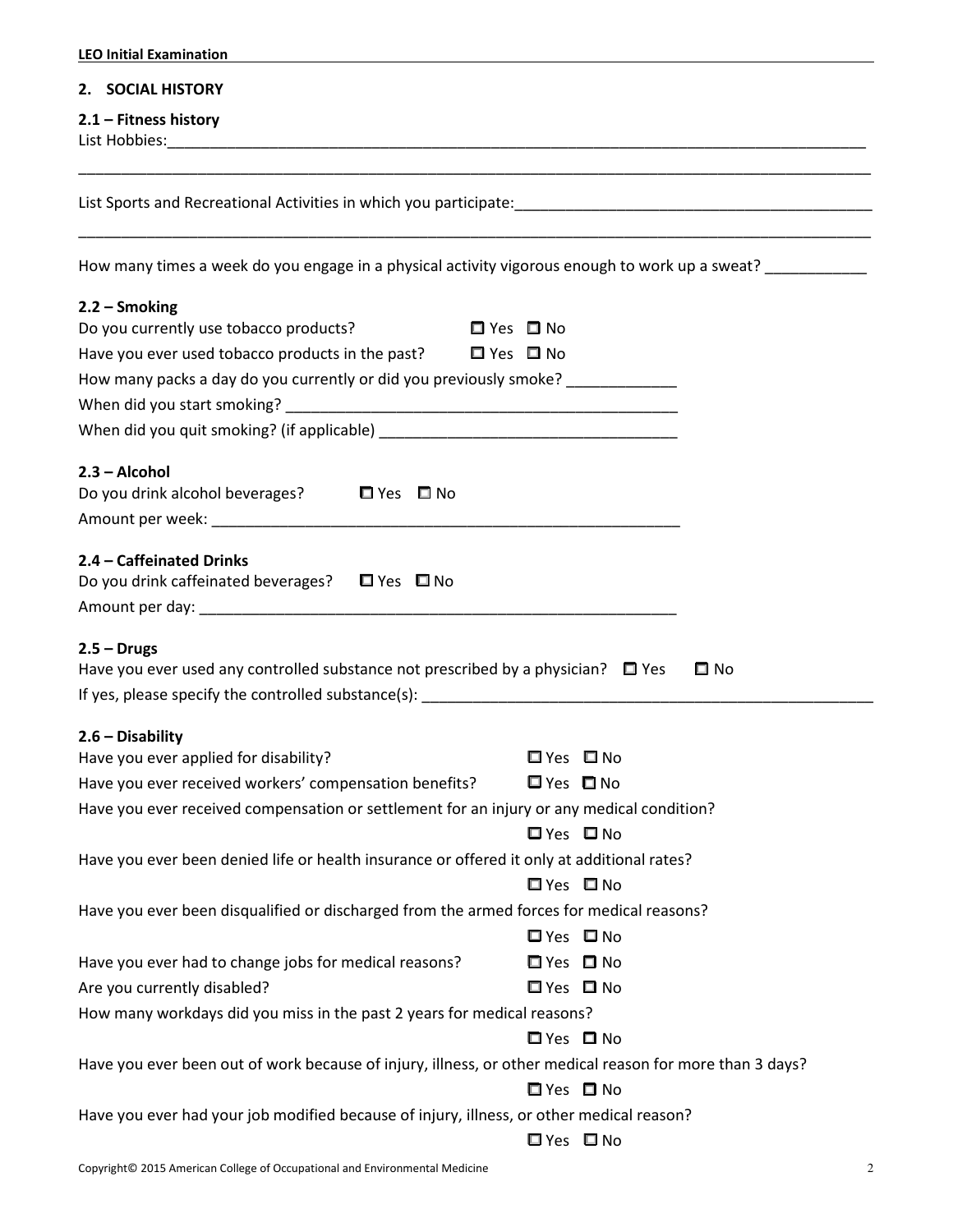|  |  |  | <b>LEO Initial Examination</b> |
|--|--|--|--------------------------------|
|--|--|--|--------------------------------|

If you answered yes to any of these questions, please explain:

Do you need any accommodation in order to perform the essential job functions of law enforcement officer □ Yes □ No

#### 3. HEALTH HISTORY

#### $3.1 -$  Medications

Have you been prescribed any medication within the past 5 years? If none, check "NONE."

#### $\square$  NONE

If yes, please explain (name of medication, dose, date when started, duration of treatment, reason for treatment):

Are you taking any medication (prescription and non-prescription) on a regular basis (more than 3 times a week)? If none, check "NONE."

#### $\square$  NONE

If yes, please explain (name of medication, dose, date when started, duration of treatment, reason for treatment):

Supplements and vitamins - Have you been taking any supplement or vitamin on a regular basis (more than once a week) within the past 5 years? If none, check "NONE."

#### $\square$  NONE

If yes, please explain: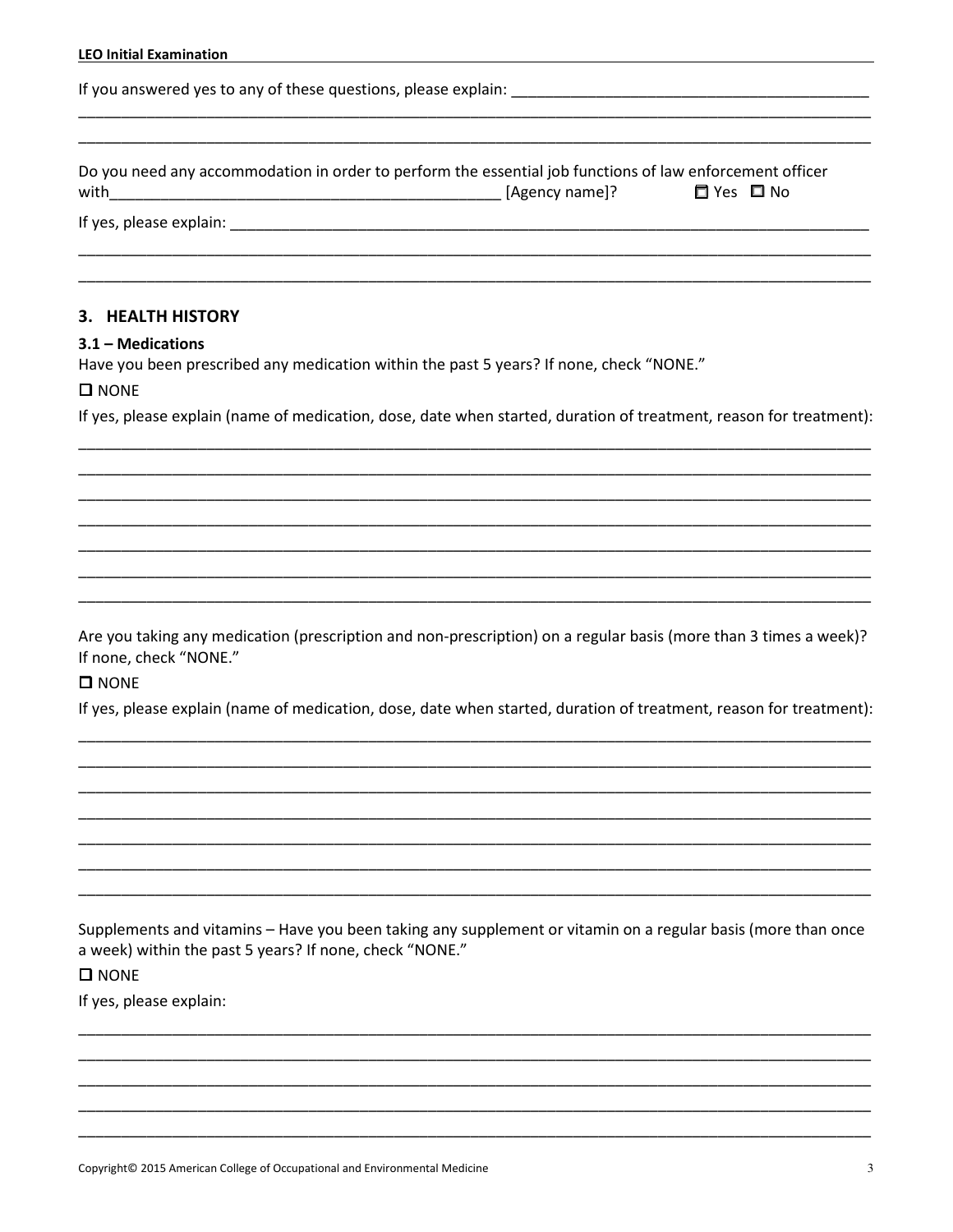| <b>LEO Initial Examination</b>                                                                                                                                                                                                |
|-------------------------------------------------------------------------------------------------------------------------------------------------------------------------------------------------------------------------------|
| $3.2 - Surgeries$<br>Have you ever had, or been advised to have, surgery (including outpatient procedure)? $\square$ Yes $\square$ No<br>If yes, please explain (type of surgery, date, reason for surgery, name of hospital) |
|                                                                                                                                                                                                                               |
| 3.3 - Hospitalizations<br>Have you ever been hospitalized? $\Box$ Yes $\Box$ No<br>If yes, please explain (reason for hospitalization, diagnosis, date, name of hospital)                                                     |
| 3.4 - Emergency Department Visits<br>Have you been to an emergency department in the past 10 years? $\Box$ Yes $\Box$ No<br>If yes, please explain (reason for visit, diagnosis, date, name of hospital)                      |
| 3.5 - General Issues<br>Are you currently treated for any medical condition? $\square$ Yes $\square$ No<br>If yes, please explain:                                                                                            |
| Are you currently treated for any mental health condition? $\Box$ Yes $\Box$ No                                                                                                                                               |
| Are you currently under the care of health care professionals?<br>$\Box$ Yes $\Box$ No<br>If yes, please write their name, specialties and phone numbers:                                                                     |
| Have you received any medical treatment or therapy or visited a doctor, physician, health care provider or<br>alternative medicine provider during the past 5 years? $\square$ Yes $\square$ No                               |
|                                                                                                                                                                                                                               |

\_\_\_\_\_\_\_\_\_\_\_\_\_\_\_\_\_\_\_\_\_\_\_\_\_\_\_\_\_\_\_\_\_\_\_\_\_\_\_\_\_\_\_\_\_\_\_\_\_\_\_\_\_\_\_\_\_\_\_\_\_\_\_\_\_\_\_\_\_\_\_\_\_\_\_\_\_\_\_\_\_\_\_\_\_\_\_\_\_\_\_\_\_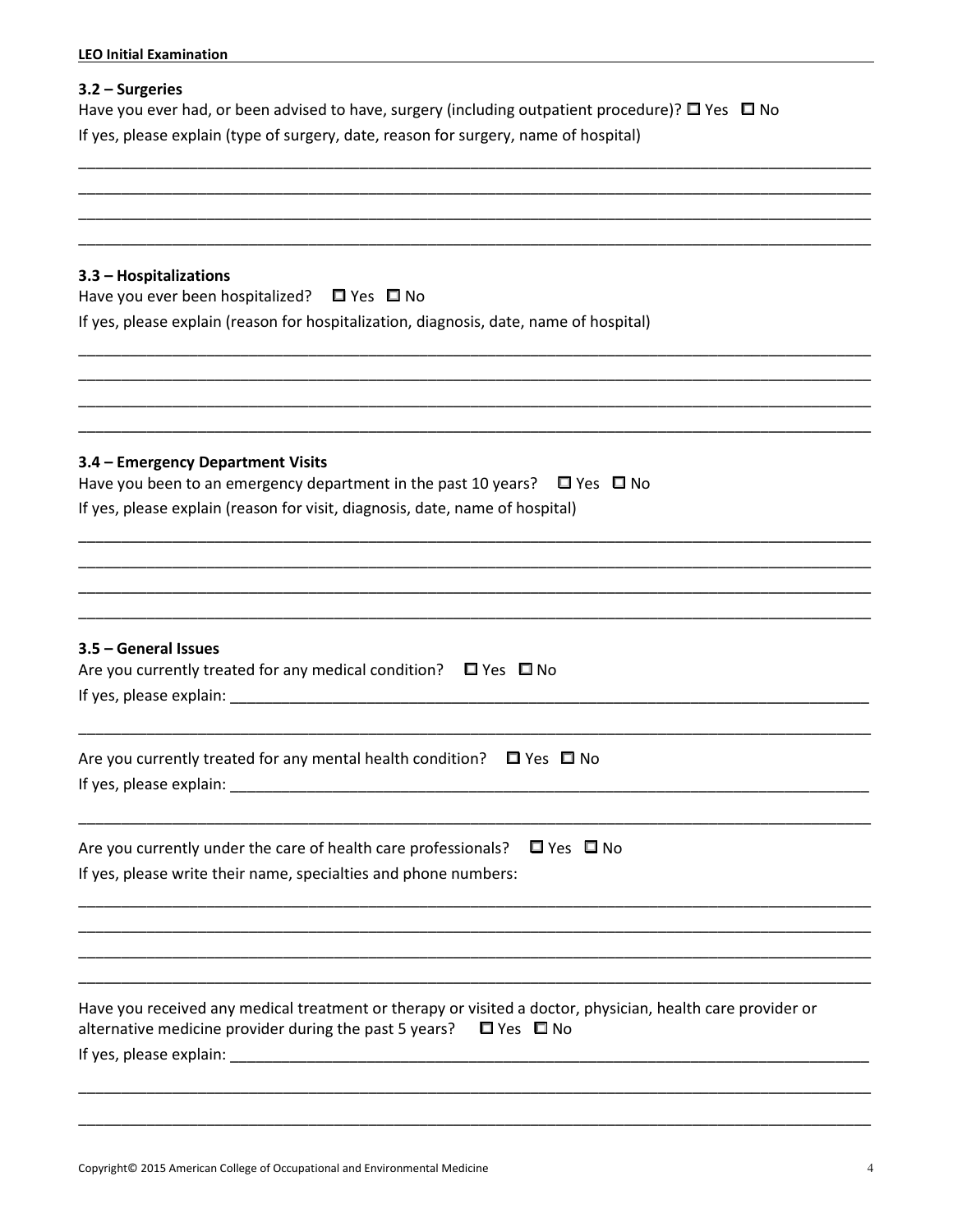#### 3.6 – Organ Systems

#### **Females only:** Are you pregnant?  $\Box$  Yes  $\Box$  No

Have you ever had or have you now any of the following?

#### General Condition

|    |                                | Yes | No | If yes, provide details with date of onset and date of recovery |
|----|--------------------------------|-----|----|-----------------------------------------------------------------|
| 1  | Recent gain or loss of weight  |     |    |                                                                 |
| 2  | Cancer                         |     |    |                                                                 |
| 3  | <b>Diabetes</b>                |     |    |                                                                 |
| 4  | High blood sugar               |     |    |                                                                 |
| 5. | Tuberculosis                   |     |    |                                                                 |
| 6  | Thyroid disease                |     |    |                                                                 |
| 7  | Positive tuberculin skin test  |     |    |                                                                 |
| 8  | Low blood sugar                |     |    |                                                                 |
| 9  | Adrenal gland disease          |     |    |                                                                 |
| 10 | Mumps                          |     |    |                                                                 |
| 11 | Measles                        |     |    |                                                                 |
| 12 | Poliomyelitis                  |     |    |                                                                 |
| 13 | Hyponatremia (low sodium) with |     |    |                                                                 |
|    | exertion                       |     |    |                                                                 |
| 14 | Parathyroid gland disease      |     |    |                                                                 |
| 15 | Pituitary gland disease        |     |    |                                                                 |
| 16 | Heat stroke                    |     |    |                                                                 |
| 17 | Heat exhaustion                |     |    |                                                                 |
| 18 | High cholesterol               |     |    |                                                                 |
| 19 | High triglycerides             |     |    |                                                                 |

#### Head, ears, nose, throat - Have you ever had or have you now any of the following?

| 20 | Wear a hearing aid in left ear       |  |  |
|----|--------------------------------------|--|--|
| 21 | Wear a hearing aid in right ear      |  |  |
| 22 | Frequent nosebleeds                  |  |  |
| 23 | <b>Bleeding gums</b>                 |  |  |
| 24 | Chronic sinus condition              |  |  |
| 25 | Hoarseness                           |  |  |
| 26 | Persistent sore throat               |  |  |
| 27 | Loss of taste                        |  |  |
| 28 | Loss of smell                        |  |  |
| 29 | Trouble smelling odors               |  |  |
| 30 | <b>Hearing difficulties</b>          |  |  |
| 31 | Ringing in ears                      |  |  |
| 32 | Perforated eardrum                   |  |  |
| 33 | Persistent ear infection             |  |  |
| 34 | Seasonal allergies                   |  |  |
| 35 | Dental condition other than cavities |  |  |
| 36 | Cochlear implant                     |  |  |
| 37 | Meniere's disease                    |  |  |

#### Eyes – Have you ever had or have you now any of the following?

| 38 | Eye surgery (PRK, LASIK or other) |  |  |
|----|-----------------------------------|--|--|
| 39 | Eyeglasses                        |  |  |
| 40 | Contact lenses                    |  |  |
| 41 | Glaucoma                          |  |  |
| 42 | Cataract                          |  |  |
| 43 | Frequent eye irritation           |  |  |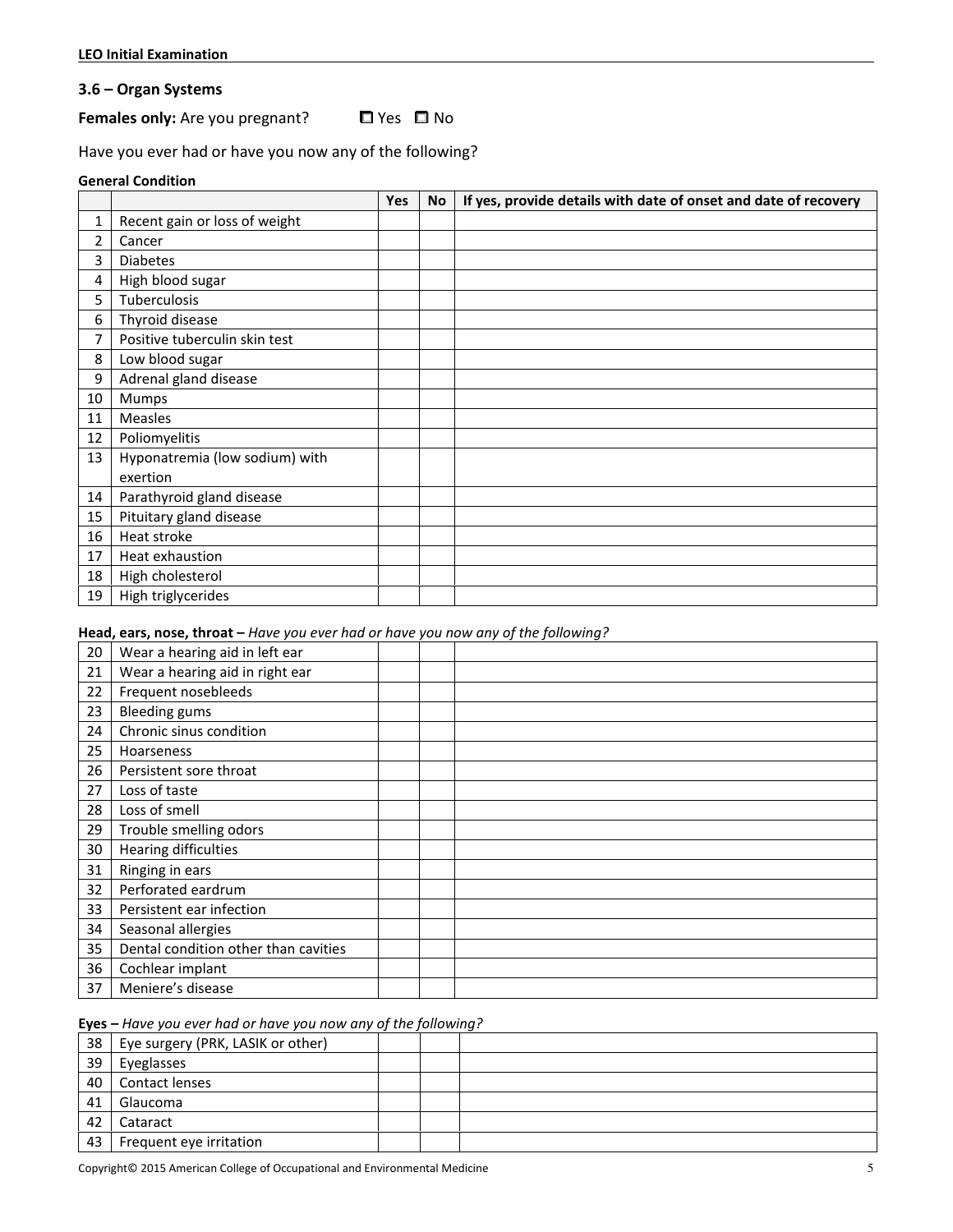| 44 | Color blindness    |  |  |
|----|--------------------|--|--|
| 45 | Double vision      |  |  |
| 46 | Eye injury         |  |  |
| 47 | <b>Blindness</b>   |  |  |
| 48 | Retinal detachment |  |  |
| 49 | Optic neuritis     |  |  |
| 50 | Retinopathy        |  |  |

### Heart and blood vessels - Have you ever had or have you now any of the following?

| 51 | Heart attack                           |  |  |
|----|----------------------------------------|--|--|
| 52 | Coronary artery disease                |  |  |
| 53 | Angina                                 |  |  |
| 54 | Stent in coronary artery               |  |  |
| 55 | <b>Atrial fibrillation</b>             |  |  |
| 56 | Supraventricular tachycardia           |  |  |
| 57 | Heart arrhythmia (heart beating        |  |  |
|    | irregularly)                           |  |  |
| 58 | Palpitations                           |  |  |
| 59 | Cardiomyopathy                         |  |  |
| 60 | Congestive heart failure               |  |  |
| 61 | Cardiac surgery                        |  |  |
| 62 | Wolff-Parkinson-White syndrome         |  |  |
| 63 | Chest pain                             |  |  |
| 64 | Shortness of breath                    |  |  |
| 65 | Swelling of legs or feet               |  |  |
| 66 | Heart murmur                           |  |  |
| 67 | Rheumatic fever                        |  |  |
| 68 | Pulmonary hypertension                 |  |  |
| 69 | Pulmonary embolus                      |  |  |
| 70 | Deep venous thrombosis (blood clot)    |  |  |
| 71 | Syncope (passing out)                  |  |  |
| 72 | Cardiac arrest                         |  |  |
| 73 | Abnormal electrocardiogram (EKG)       |  |  |
| 74 | Hypertension                           |  |  |
| 75 | Chest pressure                         |  |  |
| 76 | High or low blood pressure             |  |  |
| 77 | Raynaud's syndrome                     |  |  |
| 78 | Pacemaker                              |  |  |
| 79 | Implantable defibrillator              |  |  |
| 80 | Abnormal heart valve                   |  |  |
| 81 | Heart skipping or missing a beat       |  |  |
| 82 | Heartburn or indigestion that is not   |  |  |
|    | related to eating                      |  |  |
| 83 | Any other heart problem that you have  |  |  |
|    | been told about                        |  |  |
| 84 | Any other symptoms that you think      |  |  |
|    | may be related to heart or circulation |  |  |
|    | problems                               |  |  |

#### Lungs – Have you ever had or have you now any of the following?

| 85 | Pneumonia             |  |  |
|----|-----------------------|--|--|
| 86 | Chronic bronchitis    |  |  |
| 87 | Asthma or inhaler use |  |  |
| 88 | Emphysema             |  |  |
| 89 | <b>COPD</b>           |  |  |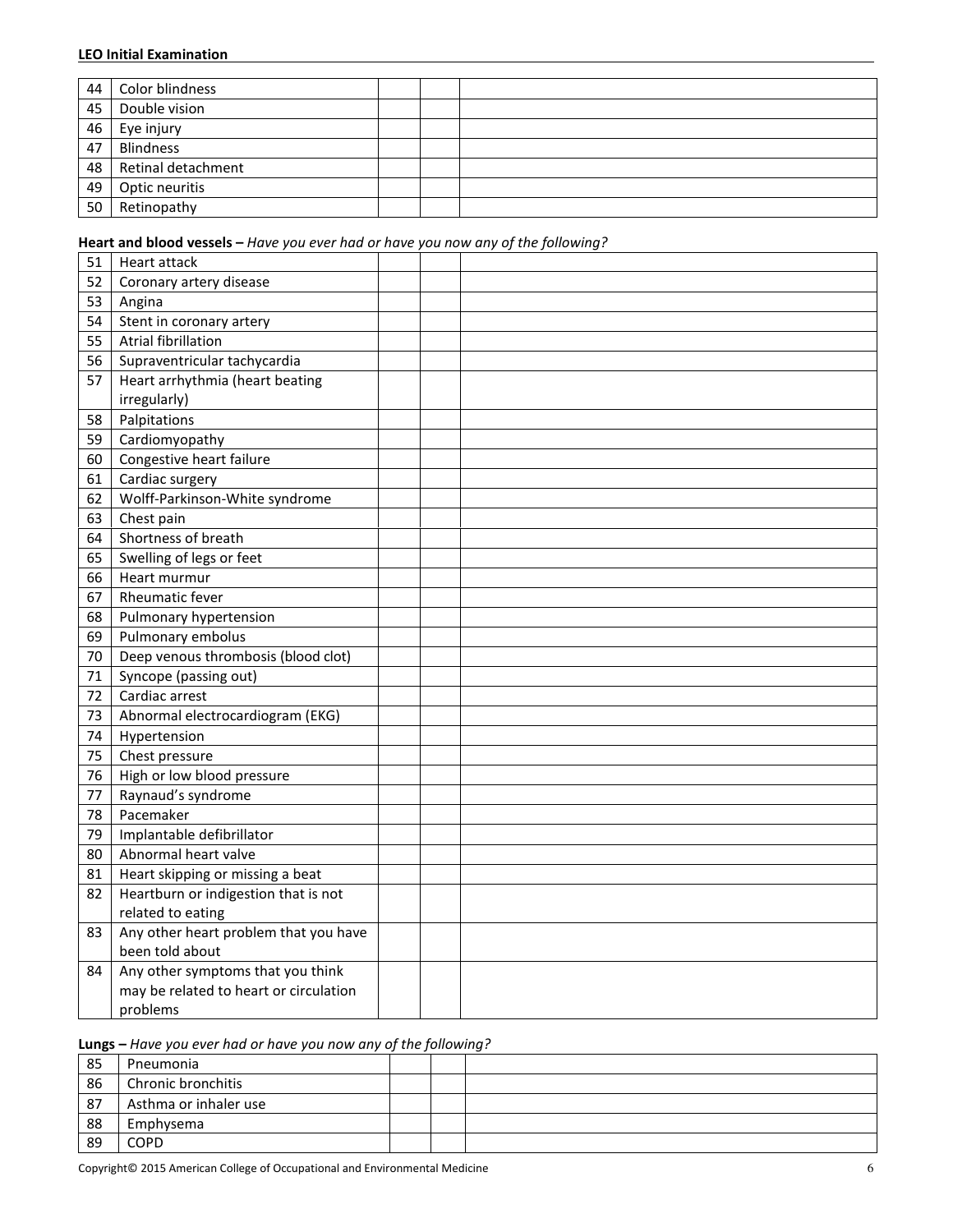| 90  | Coughing blood                      |  |
|-----|-------------------------------------|--|
| 91  | Broken ribs                         |  |
| 92  | Wheezing                            |  |
| 93  | Cystic fibrosis                     |  |
| 94  | Silicosis                           |  |
| 95  | Dust disease                        |  |
| 96  | Asbestosis                          |  |
| 97  | Pneumothorax (collapsed lung)       |  |
| 98  | Lung cancer                         |  |
| 99  | Valley fever                        |  |
| 100 | Any chest injuries or surgeries     |  |
| 101 | Any lung problem that you have been |  |
|     | told about                          |  |

#### Gastrointestinal – Have you ever had or have you now any of the following?

| 102 | Abdominal trouble          |  |
|-----|----------------------------|--|
| 103 | Abdominal pain             |  |
| 104 | Inflammatory bowel disease |  |
| 105 | Colitis                    |  |
| 106 | Crohn's disease            |  |
| 107 | Pancreatitis               |  |
| 108 | Ulcer                      |  |
| 109 | Persistent nausea          |  |
| 110 | Persistent indigestion     |  |
| 111 | Acid reflux                |  |
| 112 | Vomiting blood             |  |
| 113 | Blood in stool             |  |
| 114 | Liver cirrhosis            |  |
| 115 | Hepatitis                  |  |
| 116 | Gallstones                 |  |
| 117 | Jaundice                   |  |
| 118 | Loss of appetite           |  |
| 119 | Hernia                     |  |
| 120 | Irritable bowel syndrome   |  |
| 121 | Gallbladder disease        |  |

#### Genitourinary – Have you ever had or have you now any of the following?

|     |                           | . |  |
|-----|---------------------------|---|--|
| 122 | Kidney stone              |   |  |
| 123 | Kidney infection          |   |  |
| 124 | Blood in urine            |   |  |
| 125 | Prostate condition        |   |  |
| 126 | Endometriosis             |   |  |
| 127 | Polycystic kidney disease |   |  |
| 128 | Kidney disease            |   |  |

#### Blood disorders – Have you ever had or have you now any of the following?

| 129 | Sickle cell disease      |  |  |
|-----|--------------------------|--|--|
| 130 | Sickle cell trait        |  |  |
| 131 | Anemia                   |  |  |
| 132 | <b>Blood transfusion</b> |  |  |
| 133 | Low platelet count       |  |  |
| 134 | Bleeding disorder        |  |  |
| 135 | Hemophilia               |  |  |
| 136 | Von Willebrand disease   |  |  |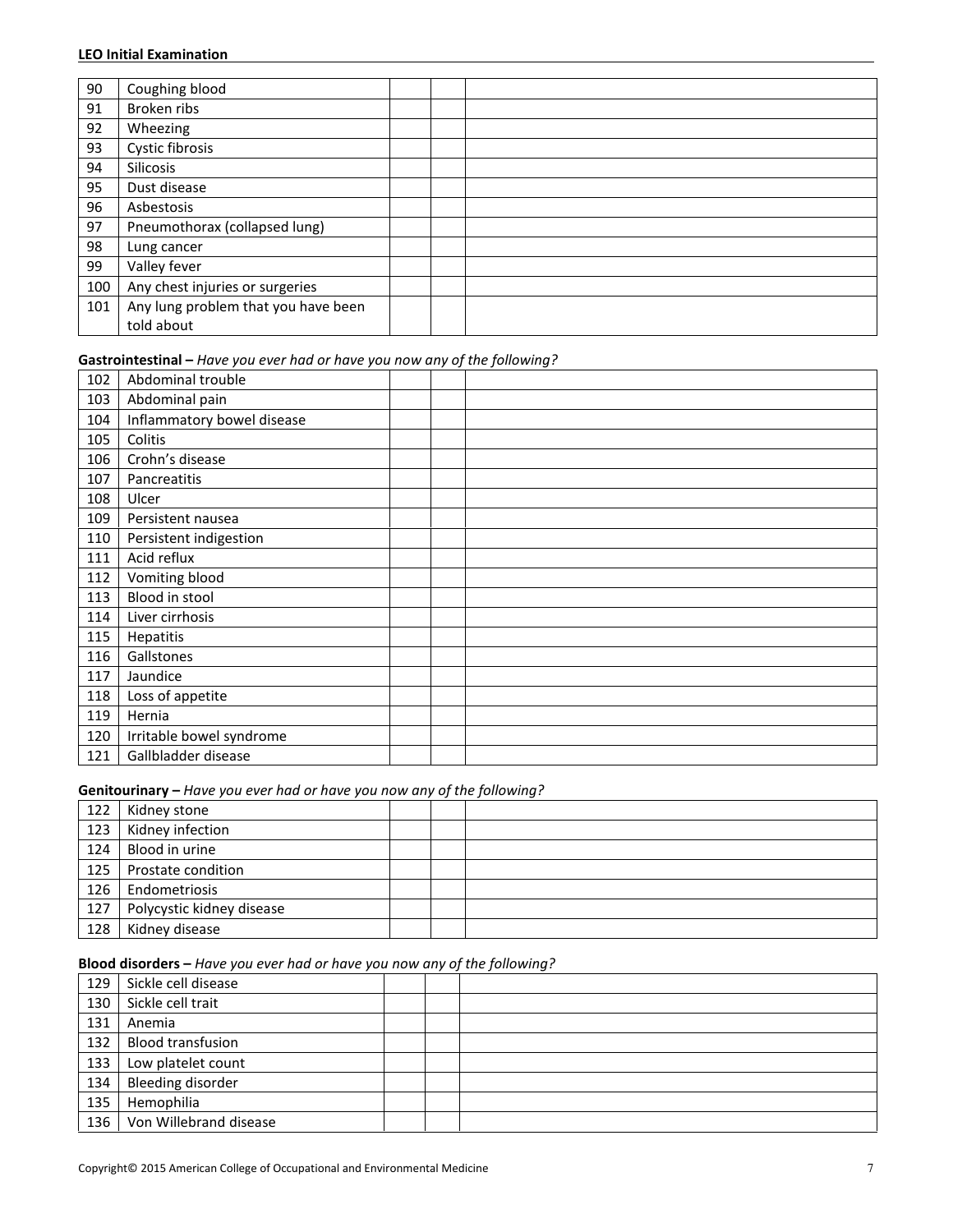#### Nervous system – Have you ever had or have you now any of the following?

| 137 | Seizure                    |  |
|-----|----------------------------|--|
| 138 | Epilepsy                   |  |
| 139 | Stroke                     |  |
| 140 | Migraine                   |  |
| 141 | Headaches                  |  |
| 142 | Vertigo or motion sickness |  |
| 143 | <b>Dizziness</b>           |  |
| 144 | Memory troubles            |  |
| 145 | <b>Tremors</b>             |  |
| 146 | Parkinson's disease        |  |
| 147 | Paralysis                  |  |
| 148 | Numbness or tingling       |  |
| 149 | Weakness of body part      |  |
| 150 | Dyslexia                   |  |
| 151 | Speech problem             |  |
| 152 | Stuttering                 |  |
| 153 | Meningitis                 |  |
| 154 | Encephalitis               |  |
| 155 | Concussion                 |  |
| 156 | Traumatic brain injury     |  |
| 157 | Bleeding inside the skull  |  |
| 158 | Abnormal balance           |  |
| 159 | Abnormal coordination      |  |
| 160 | Multiple sclerosis         |  |
| 161 | Myasthenia gravis          |  |
| 162 | Aneurysm                   |  |

#### Musculoskeletal – Have you ever had or have you now any of the following?

| 163 | Broken bone                |  |
|-----|----------------------------|--|
| 164 | Dislocation                |  |
| 165 | Spine surgery              |  |
| 166 | Arthritis                  |  |
| 167 | <b>Bursitis</b>            |  |
| 168 | Tendonitis                 |  |
| 169 | Back pain                  |  |
| 170 | Ankylosing spondylitis     |  |
| 171 | Cumulative trauma disorder |  |
| 172 | Neck pain or injury        |  |
| 173 | Back injury                |  |
| 174 | Sciatica                   |  |
| 175 | Shoulder problem           |  |
| 176 | Wrist/hand/elbow problem   |  |
| 177 | Carpal tunnel syndrome     |  |
| 178 | Knee problem               |  |
| 179 | Ankle/foot problem         |  |
| 180 | Hip problem                |  |
| 181 | Chiropractic treatment     |  |
| 182 | Gout                       |  |
| 183 | Osteoporosis               |  |
| 184 | Rhabdomyolysis             |  |
| 185 | Amputation                 |  |
| 186 | Fibromyalgia               |  |
| 187 | Scoliosis                  |  |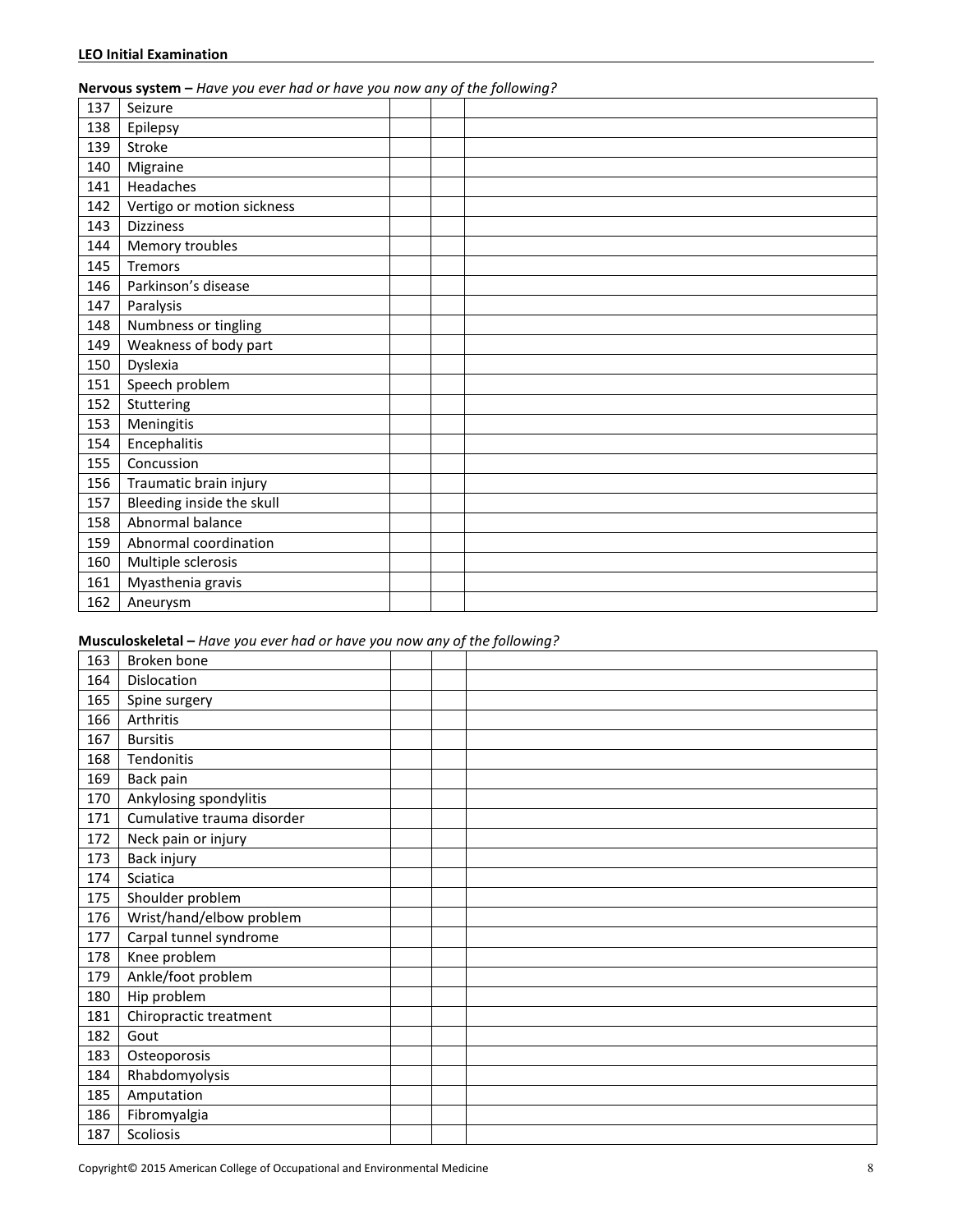| 188 | Systemic lupus erythematosus            |  |  |
|-----|-----------------------------------------|--|--|
| 189 | Dermatomyositis                         |  |  |
| 190 | Scleroderma                             |  |  |
| 191 | Problems gripping, lifting, or reaching |  |  |
| 192 | Problems with kneeling or squatting     |  |  |

#### Skin – Have you ever had or have you now any of the following?

| 193 | Abscess                    |  |  |
|-----|----------------------------|--|--|
| 194 | Frequent bruising          |  |  |
| 195 | MRSA infection of the skin |  |  |
| 196 | Frostbite                  |  |  |
| 197 | Eczema or hives            |  |  |
| 198 | Psoriasis                  |  |  |

#### Sleep issues – Have you ever had or have you now any of the following?

| 199 | Sleep apnea                          |  |
|-----|--------------------------------------|--|
| 200 | Narcolepsy                           |  |
| 201 | Shift work disorder                  |  |
| 202 | Insomnia                             |  |
| 203 | Any other sleep disorder             |  |
| 204 | Difficulty falling asleep            |  |
| 205 | Waking up during the night           |  |
| 206 | Trouble staying awake during the day |  |
| 207 | Have you been told that you snore?   |  |
| 208 | Have you often tired during the day? |  |
| 209 | Do you know if you stop breathing    |  |
|     | while you are asleep?                |  |
| 210 | Has anyone witnessed you stop        |  |
|     | breathing while you are asleep?      |  |
| 211 | Are you tired after sleeping?        |  |
| 212 | Are you tired during wake time?      |  |
| 213 | Have you ever fallen asleep while    |  |
|     | driving?                             |  |

Mental health – Have you ever had or have you now any of the following?

| 214 | Depression                         |  |
|-----|------------------------------------|--|
| 215 | Difficulty concentrating           |  |
| 216 | Suicide attempt                    |  |
| 217 | Thoughts of suicide                |  |
| 218 | Treatment by psychiatrist          |  |
| 219 | Treatment by psychologist          |  |
| 220 | Counseling                         |  |
| 221 | Hospitalization for mental problem |  |
| 222 | Anxiety                            |  |
| 223 | Psychosis                          |  |
| 224 | Bipolar disease                    |  |
| 225 | Schizophrenia                      |  |
| 226 | Hallucinations                     |  |
| 227 | Use of recreational drugs          |  |
| 228 | Alcohol abuse                      |  |
| 229 | Alcoholism                         |  |
| 230 | Addiction                          |  |
| 231 | Attention deficit disorder         |  |
| 232 | Post-traumatic stress disorder     |  |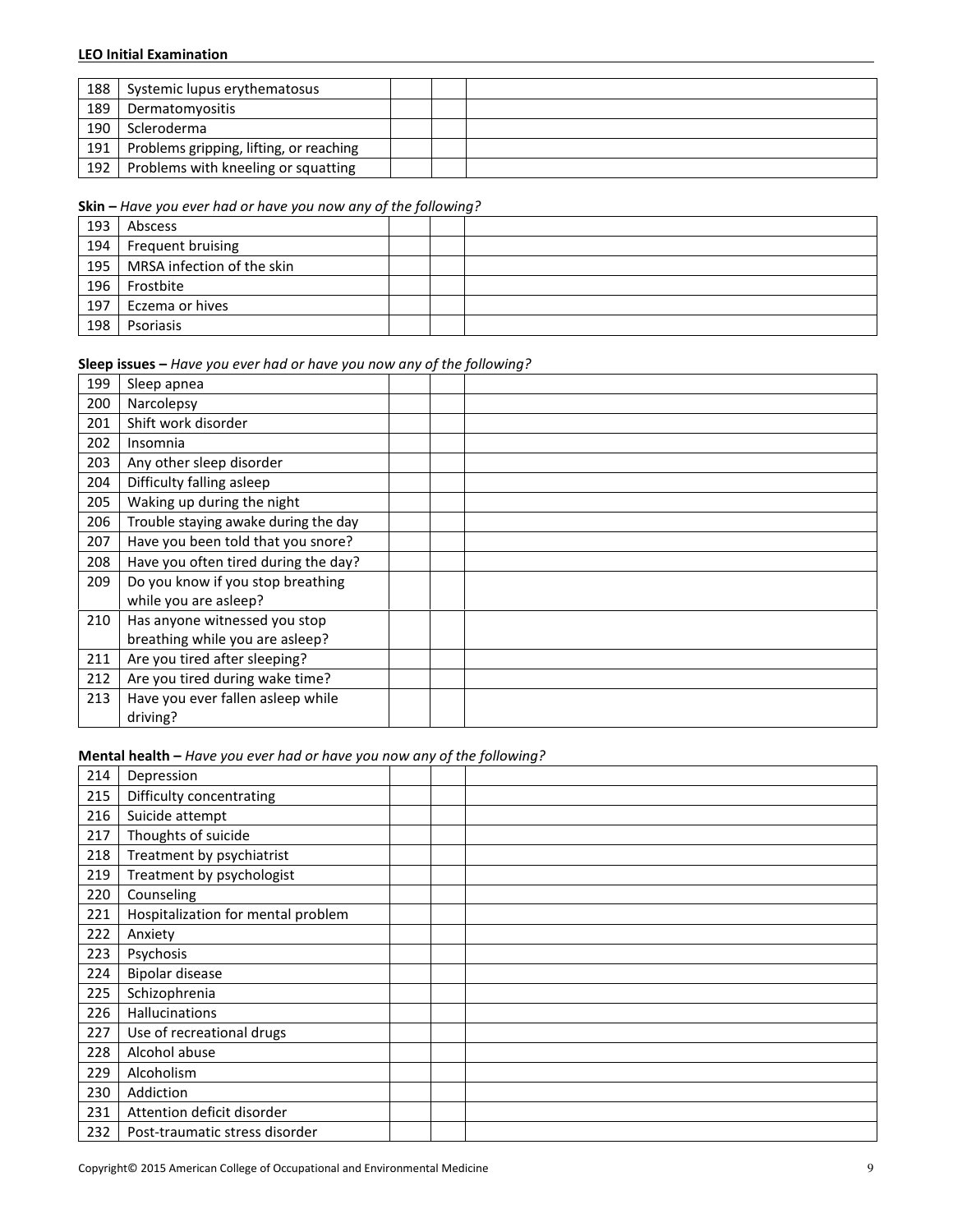| 233 | Feeling stressed most of the time                                                                                          |  |
|-----|----------------------------------------------------------------------------------------------------------------------------|--|
| 234 | Panic attacks                                                                                                              |  |
| 235 | Claustrophobia                                                                                                             |  |
| 236 | Fear of heights                                                                                                            |  |
| 237 | Amnesia                                                                                                                    |  |
| 238 | Learning disability                                                                                                        |  |
| 239 | Have you ever felt you should cut down<br>on your drinking?                                                                |  |
| 240 | Have people annoyed you by criticizing<br>your drinking?                                                                   |  |
| 241 | Have you ever felt bad or guilty about<br>your drinking?                                                                   |  |
| 242 | Have you ever had a drink first thing in<br>the morning to steady your nerves or to<br>get rid of a hangover (eye opener)? |  |
| 243 | During the past month, have you often<br>been bothered by feeling down,<br>depressed or hopeless?                          |  |
| 244 | During the past month, have you often<br>been bothered by little interest or<br>pleasure in doing things?                  |  |

Allergies – Have you ever had or have you now any of the following?

| 245 | Do you have any allergy?               |  |
|-----|----------------------------------------|--|
| 246 | Seasonal allergies                     |  |
| 247 | Anaphylaxis (severe allergy)           |  |
| 248 | Allergic reactions that interfere with |  |
|     | your breathing                         |  |
| 249 | Allergy to medications                 |  |
| 250 | Allergy to food                        |  |
| 251 | Allergy to cayenne or chili peppers    |  |
| 252 | Allergy to latex                       |  |
| 253 | Allergy to metals                      |  |
| 254 | Allergy to bee stings                  |  |
| 255 | Allergy to plant (e.g., poison ivy)    |  |
| 256 | Allergy to cats                        |  |
| 257 | Allergy to dogs                        |  |
| 258 | Allergy to fumes                       |  |
| 259 | Allergy to dust                        |  |
| 260 | Has a medical professional suggested   |  |
|     | that you carry an Epi-Pen?             |  |
| 261 | Other allergies (please list)          |  |

\_\_\_\_\_\_\_\_\_\_\_\_\_\_\_\_\_\_\_\_\_\_\_\_\_\_\_\_\_\_\_\_\_\_\_\_\_\_\_\_\_\_\_\_\_\_\_\_\_\_\_\_\_\_\_\_\_\_\_\_\_\_\_\_\_\_\_\_\_\_\_\_\_\_\_\_\_\_\_\_\_\_\_\_\_\_\_\_\_\_\_\_\_ \_\_\_\_\_\_\_\_\_\_\_\_\_\_\_\_\_\_\_\_\_\_\_\_\_\_\_\_\_\_\_\_\_\_\_\_\_\_\_\_\_\_\_\_\_\_\_\_\_\_\_\_\_\_\_\_\_\_\_\_\_\_\_\_\_\_\_\_\_\_\_\_\_\_\_\_\_\_\_\_\_\_\_\_\_\_\_\_\_\_\_\_\_ \_\_\_\_\_\_\_\_\_\_\_\_\_\_\_\_\_\_\_\_\_\_\_\_\_\_\_\_\_\_\_\_\_\_\_\_\_\_\_\_\_\_\_\_\_\_\_\_\_\_\_\_\_\_\_\_\_\_\_\_\_\_\_\_\_\_\_\_\_\_\_\_\_\_\_\_\_\_\_\_\_\_\_\_\_\_\_\_\_\_\_\_\_ \_\_\_\_\_\_\_\_\_\_\_\_\_\_\_\_\_\_\_\_\_\_\_\_\_\_\_\_\_\_\_\_\_\_\_\_\_\_\_\_\_\_\_\_\_\_\_\_\_\_\_\_\_\_\_\_\_\_\_\_\_\_\_\_\_\_\_\_\_\_\_\_\_\_\_\_\_\_\_\_\_\_\_\_\_\_\_\_\_\_\_\_\_ \_\_\_\_\_\_\_\_\_\_\_\_\_\_\_\_\_\_\_\_\_\_\_\_\_\_\_\_\_\_\_\_\_\_\_\_\_\_\_\_\_\_\_\_\_\_\_\_\_\_\_\_\_\_\_\_\_\_\_\_\_\_\_\_\_\_\_\_\_\_\_\_\_\_\_\_\_\_\_\_\_\_\_\_\_\_\_\_\_\_\_\_\_

Do you use any medical appliances or implanted medical devices not previously mentioned?

□ Yes □ No

If yes, please explain: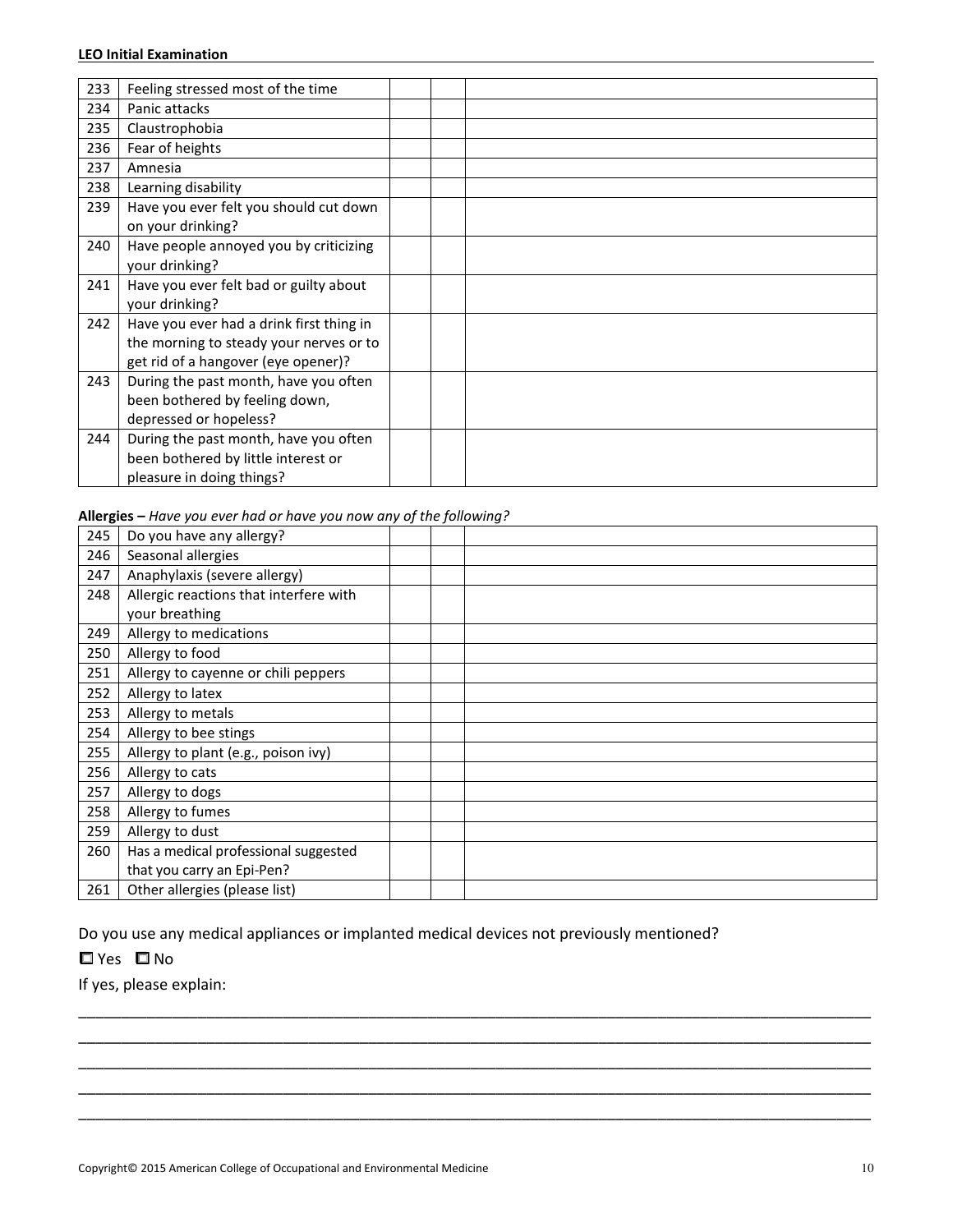|     | o you connenter have any or the following symptoms or palmonary or lang inness; | <b>Yes</b> | <b>No</b> | If yes, provide details with date of onset and date of |
|-----|---------------------------------------------------------------------------------|------------|-----------|--------------------------------------------------------|
|     |                                                                                 |            |           | recovery                                               |
| 262 | Shortness of breath                                                             |            |           |                                                        |
| 263 | Shortness of breath when walking fast                                           |            |           |                                                        |
|     | on level ground or walking up a slight                                          |            |           |                                                        |
|     | hill or incline                                                                 |            |           |                                                        |
| 264 | Shortness of breath when walking with                                           |            |           |                                                        |
|     | other people at an ordinary pace on                                             |            |           |                                                        |
|     | level ground                                                                    |            |           |                                                        |
| 265 | Have to stop for breath when walking                                            |            |           |                                                        |
|     | at your own pace on level ground                                                |            |           |                                                        |
| 266 | Shortness of breath when washing or                                             |            |           |                                                        |
|     | dressing yourself                                                               |            |           |                                                        |
| 267 | Shortness of breath that interferes with                                        |            |           |                                                        |
|     | your job                                                                        |            |           |                                                        |
| 268 | Coughing that produces phlegm (thick                                            |            |           |                                                        |
|     | sputum)                                                                         |            |           |                                                        |
| 269 | Coughing that wakes you early in the                                            |            |           |                                                        |
|     | morning                                                                         |            |           |                                                        |
| 270 | Coughing that occurs mostly when you                                            |            |           |                                                        |
|     | are lying down                                                                  |            |           |                                                        |
| 271 | Coughing up blood in the last month                                             |            |           |                                                        |
| 272 | Wheezing                                                                        |            |           |                                                        |
| 273 | Wheezing that interferes with your job                                          |            |           |                                                        |
| 274 | Chest pain when you breathe deeply                                              |            |           |                                                        |
| 275 | Any other symptoms that you think                                               |            |           |                                                        |
|     | may be related to lung problems                                                 |            |           |                                                        |

#### Do you CURRENTLY have any of the following symptoms of pulmonary or lung illness?

Have you ever used a respirator?  $\Box$  Yes  $\Box$  No

If you have used a respirator, have you ever had any of the following problems?

- -Eye irritation  $\Box$  Yes  $\Box$  No
- -Skin allergies or rashes  $\Box$  Yes  $\Box$  No
- - Anxiety that occurs only when you use the respirator
	- □ Yes □ No
- Unusual weakness or fatigue Yes No
- -Any other problem that interferes with your use of a respirator

**O**Yes **O**No

Provide details where necessary. Do not leave any question blank. Do not use "white out" or correction tape. Additional information must be documented on the attached "Supplemental Information" sheet.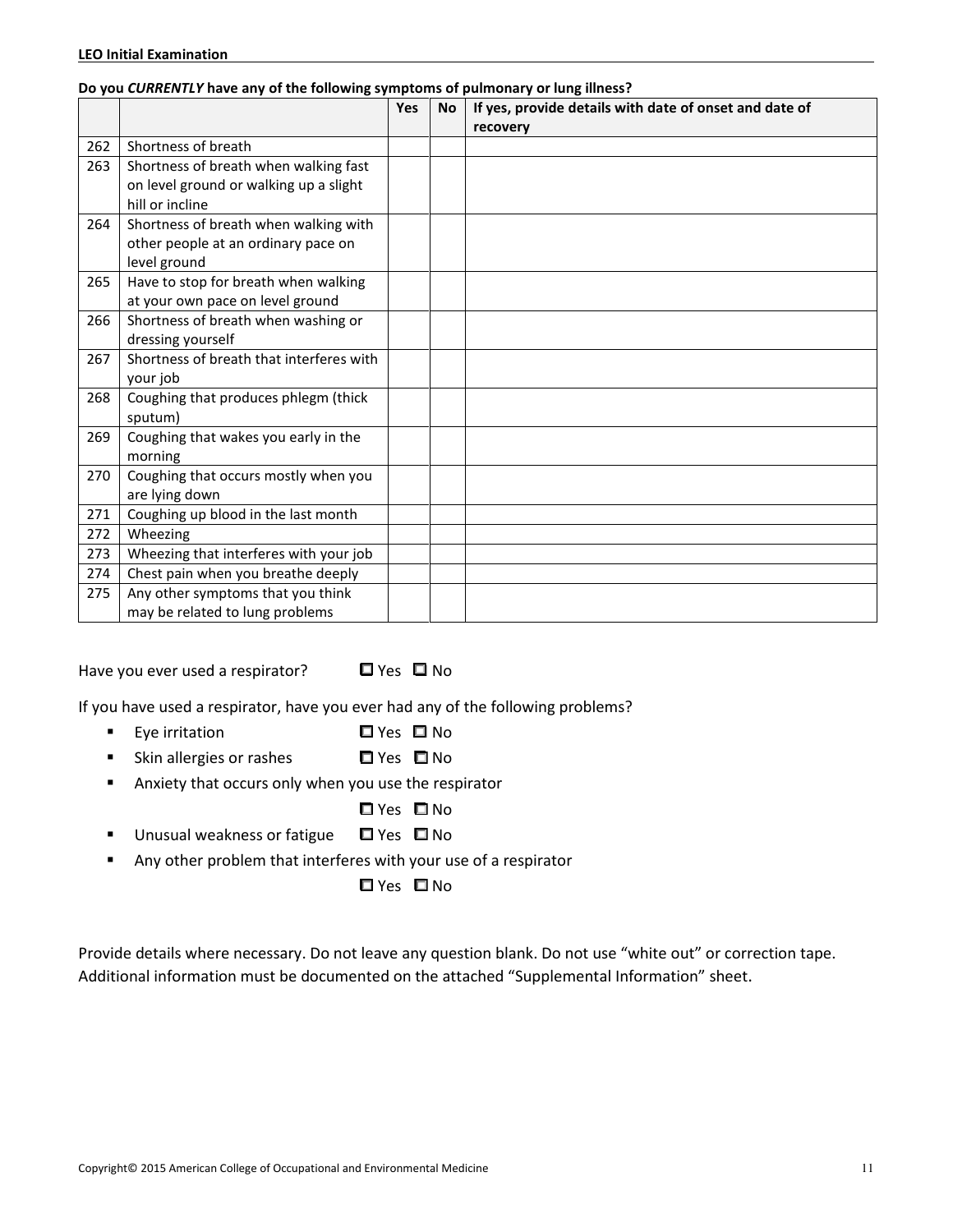# Supplemental Information

Additional space for further explanation and information relating to medical history: